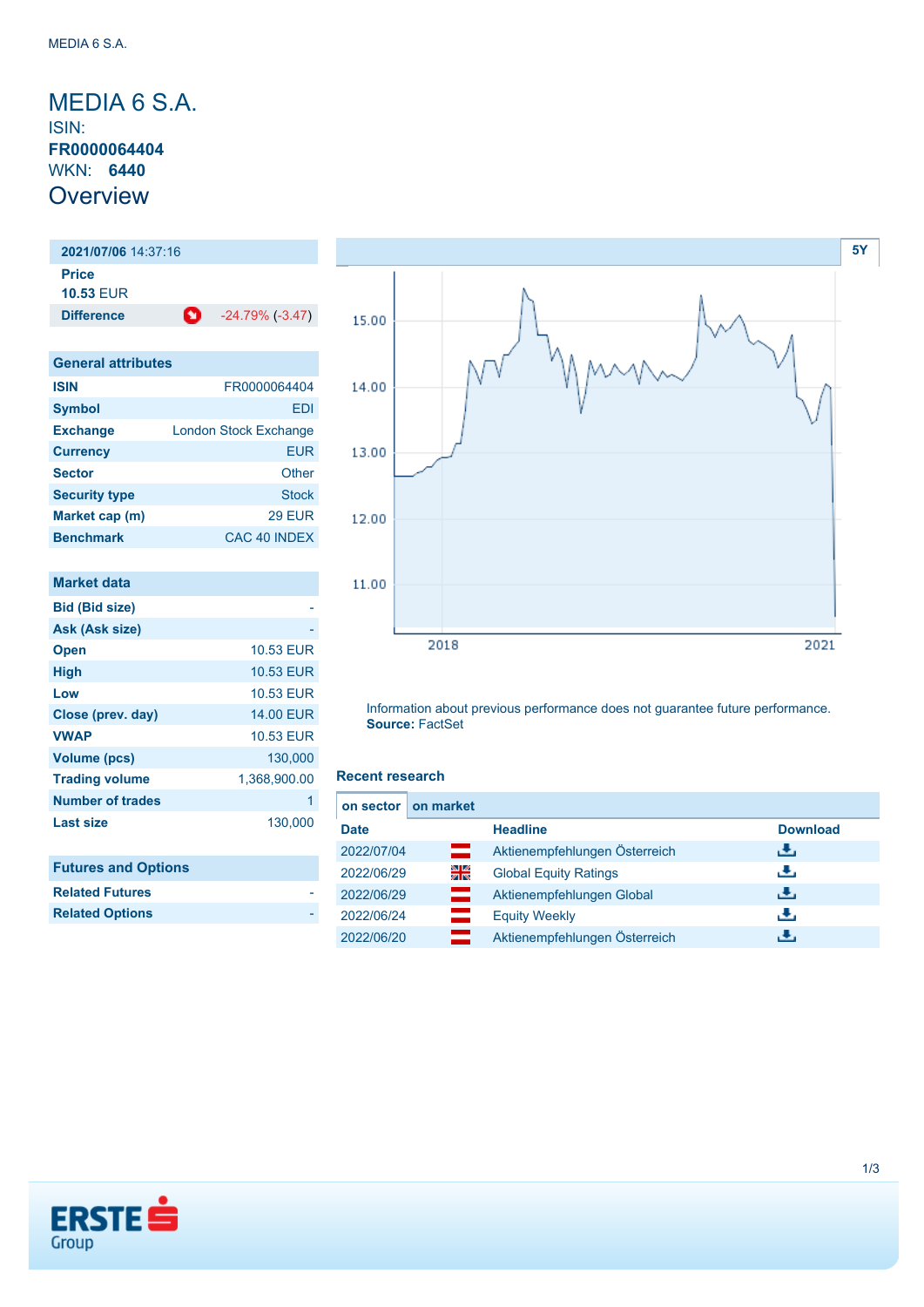## Details

**2021/07/06** 14:37:16

**Price 10.53** EUR

**Difference** -24.79% (-3.47)

| <b>General attributes</b> |                              |  |  |
|---------------------------|------------------------------|--|--|
| <b>ISIN</b>               | FR0000064404                 |  |  |
| <b>Symbol</b>             | FDI                          |  |  |
| <b>Exchange</b>           | <b>London Stock Exchange</b> |  |  |
| <b>Currency</b>           | <b>EUR</b>                   |  |  |
| <b>Sector</b>             | Other                        |  |  |
| <b>Security type</b>      | <b>Stock</b>                 |  |  |
| Market cap (m)            | <b>29 EUR</b>                |  |  |
| <b>Benchmark</b>          | CAC 40 INDEX                 |  |  |

| Market data           |                  |
|-----------------------|------------------|
| <b>Bid (Bid size)</b> |                  |
| Ask (Ask size)        |                  |
| <b>Open</b>           | 10.53 EUR        |
| <b>High</b>           | 10.53 EUR        |
| Low                   | 10.53 FUR        |
| Close (prev. day)     | <b>14.00 EUR</b> |
| <b>VWAP</b>           | <b>10.53 EUR</b> |
| <b>Volume (pcs)</b>   | 130.000          |
| <b>Trading volume</b> | 1,368,900.00     |
| Number of trades      | 1                |
| Last size             | 130,000          |
|                       |                  |

| <b>Performance and Risk</b> |      |      |           |  |  |
|-----------------------------|------|------|-----------|--|--|
|                             | 6M   | 1Y   | 3Y        |  |  |
| <b>Perf (%)</b>             |      |      | $-24.79%$ |  |  |
| Perf (abs.)                 |      |      | $-3.47$   |  |  |
| <b>Beta</b>                 | 0.70 | 0.59 | 0.52      |  |  |
| <b>Volatility</b>           |      |      |           |  |  |



Information about previous performance does not guarantee future performance. **Source:** FactSet

| <b>Price data</b>                                 |                        |
|---------------------------------------------------|------------------------|
| Ø price 5 days   Ø volume 5 days (pcs.)           | 13.19 EUR (26,000)     |
| Ø price 30 days   Ø volume 30 days (pcs.)         | 14.36 EUR (4,333)      |
| Ø price 100 days   Ø volume 100 days (pcs.)       | $-EUR(1,398)$          |
| Ø price 250 days $\vert$ Ø volume 250 days (pcs.) | - EUR (1,398)          |
| <b>YTD High   date</b>                            | 10.53 EUR (2021/07/06) |
| <b>YTD Low   date</b>                             | 10.53 EUR (2021/07/06) |
| 52 Weeks High   date                              | 10.53 EUR (2021/07/06) |
| 52 Weeks Low   date                               | 10.53 EUR (2021/07/06) |

#### **All listings for MEDIA 6 S.A.**

| Exchange $\bigoplus$            | <b>Date</b> | <b>Time Price</b> |                               | <b>Trading volume</b><br>(mio.) | Number of<br>trades |
|---------------------------------|-------------|-------------------|-------------------------------|---------------------------------|---------------------|
| <b>London Stock</b><br>Exchange | 06          |                   | 2021/07/ 14:37 10.53 EUR 1.37 |                                 |                     |
| <b>Euronext Paris</b>           | 29          |                   | 2022/06/ 10:13 10.20 EUR 0.00 |                                 |                     |